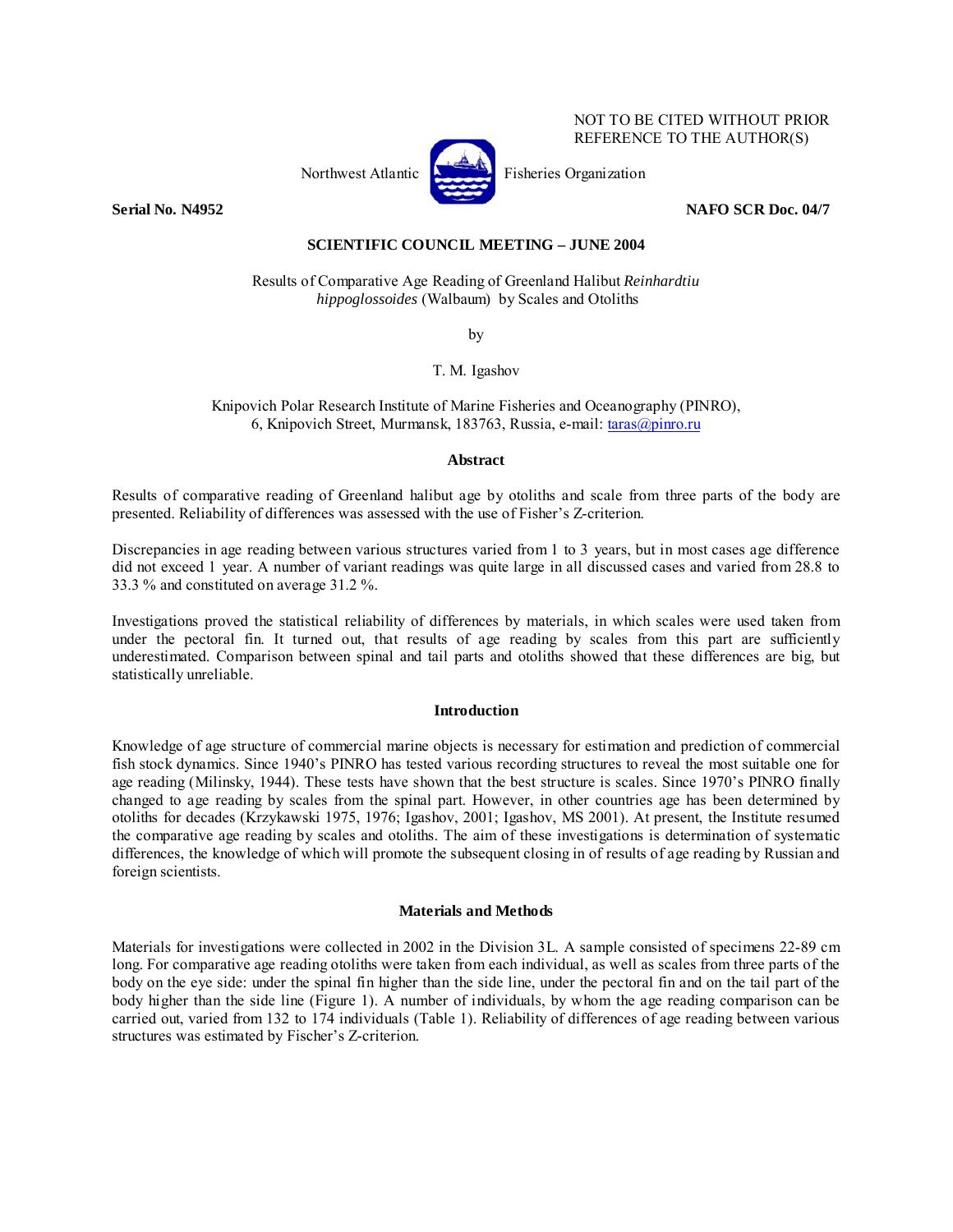#### **Results and Discussion**

Discrepancies in age determination by different structures varied from 1 to 3 years, but in most cases the age difference did not exceed 1 year. Total number of variant readings turned out to be quite high in all discussed cases and varied from 28.8 to 33.3% and constituted 31.2% on average (Table 1).

The largest number of divergences was revealed at the comparative age reading by scales taken under the pectoral fin and by other structures. For example, compared to the spinal scales, the age was underestimated in 29.9 % of cases. Compared to the tail scales and otoliths the given structure has revealed the underestimation of age with frequencies of 25.2 and 26.8%, correspondingly. Testing with the use of Fischer's criterion has revealed the reliability of age readings in regard to the pectoral scales. In all cases, |Z| exceeded much the table values of  $Z_a$  at both sufficient and high levels of significance.

The pointed out habits can be explained by differences in sizes of scales from various parts of the body. It was found earlier that in most of fish the size of scales decreases from the tail to the head (Krzykawski, 1976). S. A. Krzykawski carried out the reciprocal calculation of growth rate with the use of scales from various parts of the body and otoliths of Greenland halibut from the area of Newfoundland and the Barents Sea. As a result, he concluded that diminishing of scales' size in the direction of the head is peculiar for this species.

Concerning our investigations: since the pectoral part is the closest to the head, therefore, scales there should be smaller than in other parts. Since a scale radius there is much less, so the underestimation of age is probable when counting year rings.

If to follow the pattern found by S. A. Krzykawski, then compared to pectoral scales a part of age underestimations by the spinal scales should be much less then that by the tail scales. However, our investigations did not prove that. Results of age reading by scales taken from the spinal and tail parts higher than the sideline are more homogeneous for age determination compared to results obtained by the pectoral scales. To opinion of S. A. Krzykawski, the scales taken slightly higher than the sideline in the tail part of the body are the most suitable for age reading.

Age determined by the pectoral scales are sufficiently underestimated compared to both the standard national method with the use of the spinal scales and scales from the tail part, which is recommended by S. A. Krzykawski, and the standard foreign method of age reading by otoliths.

#### **References**

- IGASHOV, T. M. 2001. Length and age composition of Greenland halibut (*Reinhardtius hippoglossoides*) in the NAFO Regulatory Area. In: The World Ocean: the exploitation of biological resources. M., VINITI. P. 184-187 (in Russian).
- IGASHOV, T. M. MS2001. Comparative Analysis of Length-Age Composition of Greenland Halibut (*Reinhardtius hippoglossoides*) from the Commercial Catches Taken by Russia, Spain and Portugal in the Flemish Pass (Divisions 3 LM) in 1998-2000. NAFO SCR Doc.01/13 Serial No N4381, 5 pp.
- KRZYKAWSKI, S. 1975. Age and Growth rate of the Greenland Halibut, Reinhardtius hippoglossoides (Wilbaum) from the Northern Atlantic. ICES C.M. 1975/F:24. 15 pp.
- KRZYKAWSKY, S. 1976. A comparative analysis of some anatomical elements with regard to their relevance to the age and growth rate determination in Greenland halibut, Reinhardtius hippoglossoides (Wilbaum). Acta ichthyologica et piscatorial, 1976. Vol. 6, No. 2, p. 63-78.
- MILINSKY, G. I. 1944. Materials on biology and fishery for Greenland halibut of the Barents Sea. Trudy PINRO. No. 8: 375-387 (in Russian).